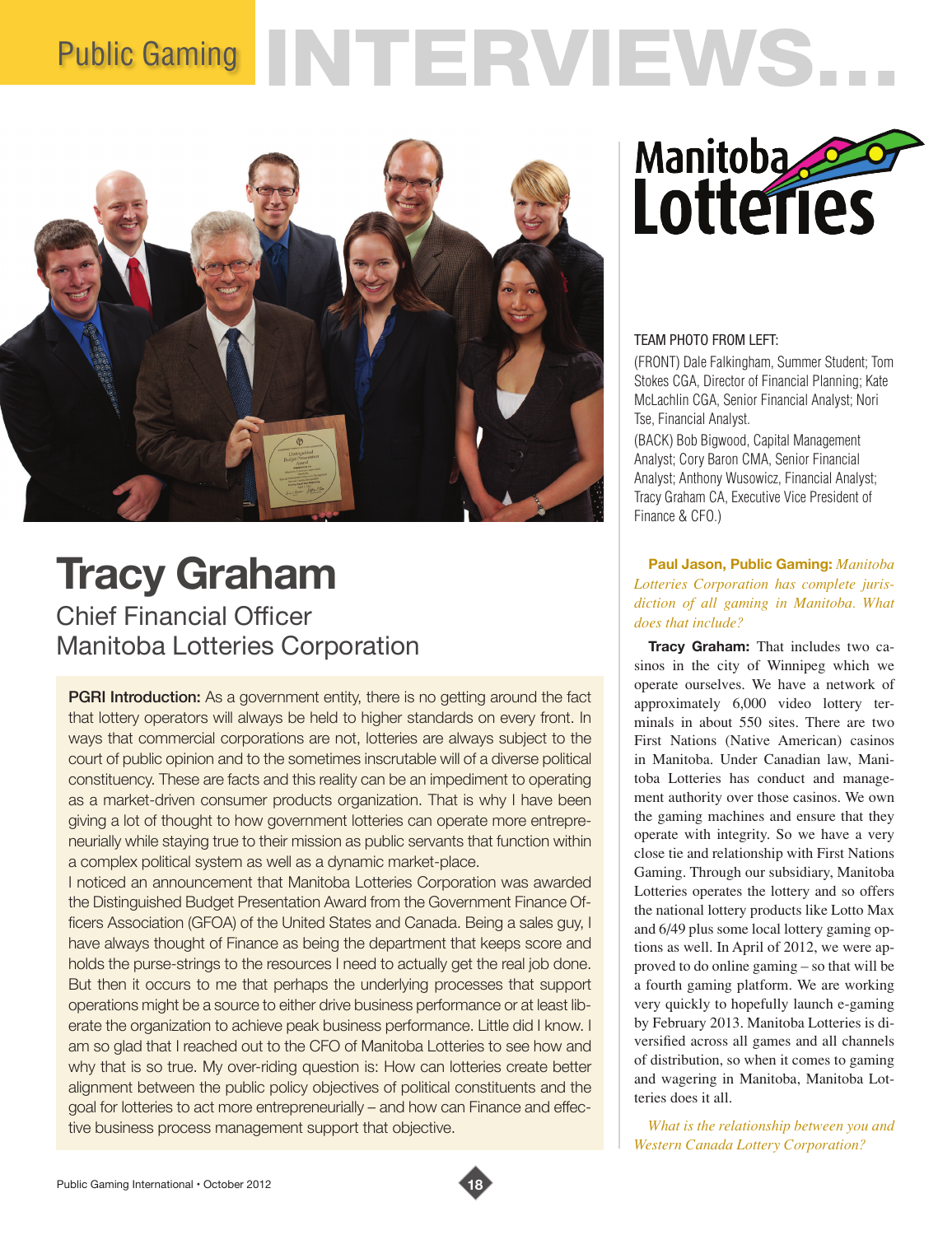**T. Graham:** Western Canada Lottery Corporation (WCLC) operates the games on behalf of, and at the direction of, the three provinces of Manitoba, Saskatchewan, and Alberta. The sales and revenues that happen in Manitoba belong to Manitoba Lotteries and the Province of Manitoba. As shareholders of WCLC, the three provinces share the costs, the allocation of costs being based on sales volume in the province.

#### *So, the purpose of having the Western Canada Lottery Corporation support all three provinces is to gain the efficiencies and economies of scale.*

**T. Graham:** Exactly. There is definitely a big benefit to collaborating with the other jurisdictions. Sharing infrastructure, sales, advertising, marketing, distribution, and operational costs reduces those costs for each province. Too, we share technical knowledge and other ideas and this promotes a 'best-practices' approach to the entire business for each of the provinces.

# *One of the progressive things you did to earn the GFOA award is to leverage the role of Finance and budgeting to promote better communication and collaboration between the different business units.*

**T. Graham:** We have made it a top priority to integrate all of the functional departments so that we are all pulling in a singular direction; we are all driven by the same corporate mission. The Finance department is not endowed with authority over the other departments. But we are in a good position to facilitate the goal of creating alignment between all of the functional departments. The culture of our department and the one we promote through our budgeting process is one of service to the higher-level mission of the corporation. We have worked hard to transform the role of Finance and budgeting into a genuinely meaningful part of the business planning process translated into the actual project management aspect of the business.

#### *How does an organization just decide to integrate like that?*

**T. Graham:** Of course, leadership

from the CEO is vital and this push to integrate is all at the direction of our CEO. Winston Hodgins is very progressive and he sets the tone from the top. The corporation is actually structured so that we can't operate in our own separate silos. We are effectively forced to operate as an integrated team. Of course, we are all pleased to operate this way now that we see how much better the results can be when we collaborate and work together and support each others' efforts. We are all at the service of our corporate mission but, like all large organizations, we each have our individual responsibilities and assignments. Each department has its objectives but our ability to achieve those objectives is enhanced by a system of mutual support and collaboration.

I was struck by the cover of your annual report, which evokes an emotional, almost visceral feeling for commitment to stretch goals; the kind of ambitious approach more associated with highly caffeinated technology start-ups.

*The Extra Mile – it is the expression that sums up our attitude toward each and every aspect of our business. It is the additional time and effort we take to get things right. The new technologies we implement. The innovation we constantly strive for and the service and support we provide to communities. From our exceptional customer service programs to our social responsibility commitment, let us show you how Manitoba Lotteries goes the extra mile – and then a little bit further.*

**T. Graham:** Again, that comes from Mr. Hodgins. Our CEO expects us all to accomplish stretch goals and he has enabled us to understand that can only be done if we work together. We are all very grateful for his support, and that motivates us to truly embrace the opportunity to collaborate and exceed his expectations.

It causes us all to think about how our individual business units can buy into the budget and the business planning process. We want the whole process to be about more than just accountability. We want the process of budgeting to contribute to

Manitoba Lotteries Corporation was awarded the Distinguished Budget Presentation Award from the Government Finance Officers Association (GFOA). The purpose of the GFOA is to enhance and promote the professional management of governments for the public benefit by identifying and developing financial policies and best practices and promoting their use through education, training, facilitation of member networking, and leadership.

The GFOA established the Distinguished Budget Presentation Awards Program (Budget Awards Program) in 1984 to encourage and assist state and local governments to prepare budget documents of the very highest quality that reflect both the guidelines established by the National Advisory Council on State and Local Budgeting and the GFOA's best practices on budgeting and then to recognize individual governments that succeed in achieving that goal. Documents submitted to the Budget Awards Program are reviewed by selected members of the GFOA professional staff and by outside reviewers with experience in public-sector budgeting. For more info about the Government Finance Officers Association, visit website http://www.gfoa.org.

### OBJECTIVES OF THE GOVERNMENT FINANCE OFFICERS ASSOCIATION (GFOA)

- **Expert Knowledge.** Continue to be recognized as a leading source of expert knowledge in public financial management by exercising leadership in research, recommended practice and policy development and information dissemination.
- **Education and Training.** Enhance the expertise and professionalism of financial managers and policy makers and provide recognition for their achievements.
- **Leadership Development.** Engage in efforts to assist finance officers to develop the skills and capabilities necessary to enable them to become organizational leaders as well as technical experts.
- **Raising Public Awareness of Sound Financial Policy and Practice.** Take leadership in promoting public awareness of policies and practices that enhance sound financial management of public resources.
- **Enhanced Cooperation.** Cooperate with and complement the services provided by other organizations (U.S., Canadian and international) to increase the effectiveness of GFOA.
- **Strategic Use of Technology.** Provide information and analytical tools to help governments identify and apply appropriate, economical technologies to support efficient resource allocation, quality services and effective decision-making and to promote citizen involvement.
- **Association Operations.** Conduct the operations of the Association in a manner that exemplifies the highest standards of financial management and member service.

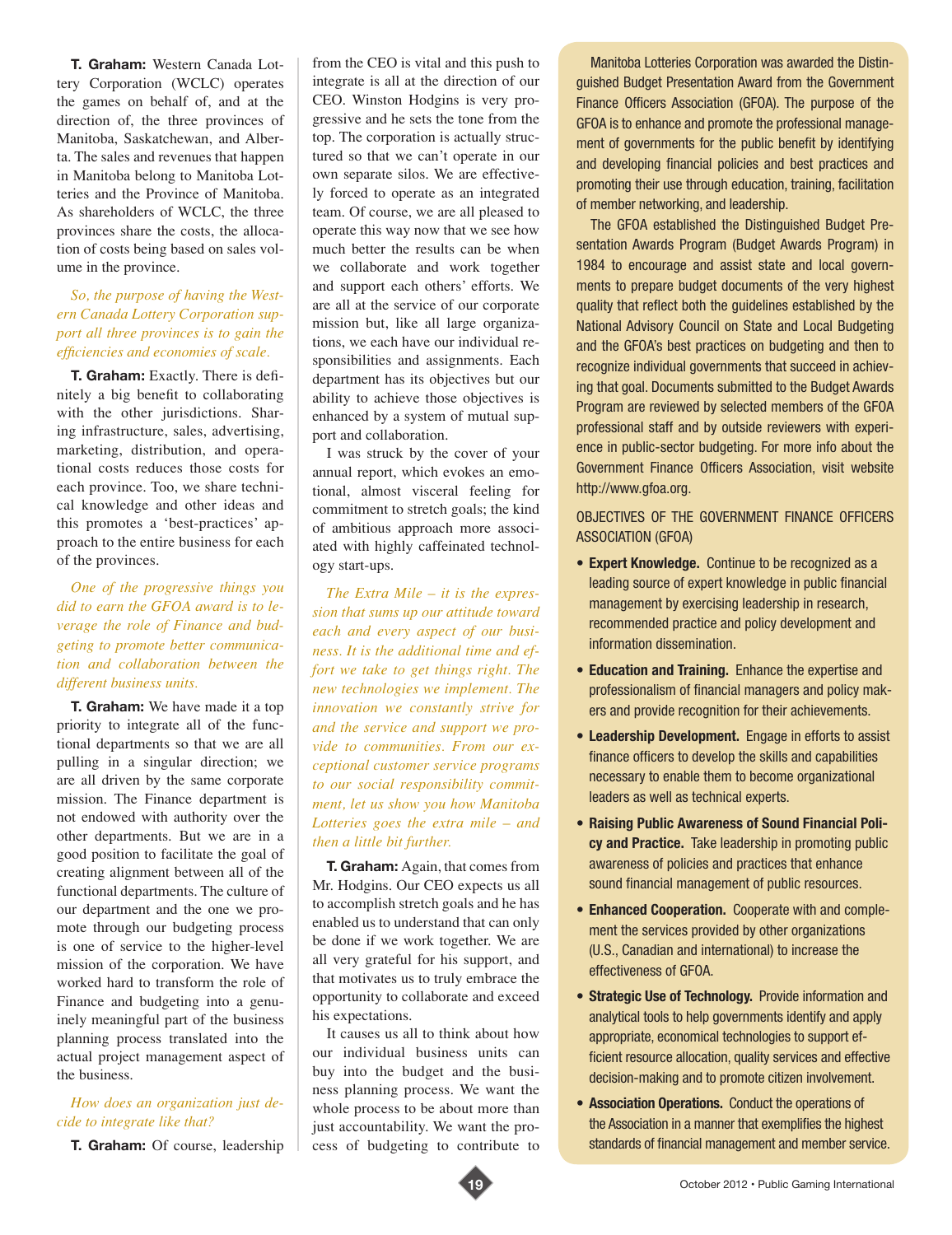productivity and effectiveness, to create a higher level of engagement with the tools that measure and monitor progress for the benefit of the business unit managers and, really, for everyone in the organization. It has actually resulted in much more even than that. It is an ever-changing work in progress, but we now operate as a fully integrated system, with twenty-two business units interacting and supporting each other to accomplish our corporate goals.

# *How does Finance and budgeting contribute to the goal of integrating the different functional business units?*

**T. Graham:** We work to implement budgeting process that serves as the vehicle that brings us all together to decide how best to allocate resources to optimize performance and achieve the corporate mission. The budget itself is a 300-page document. While it is written by my department, it is the result of a ten-month process that engages the full participation of executives from all the functional departments. And it serves as our corporate business plan as well as our budget. It is the process of planning and sorting out all the issues, assessing the pros and cons of different initiatives and strategies, assigning values based on ROI and other considerations as the basis for then allocating resources, working together to clarify the objectives and how to allocate resources to best accomplish those objectives – these are the important things we accomplish in the process of planning and building the budget. The budget itself is almost a by-product of this much bigger undertaking. Granted, it is the document that serves as our business plan as well as a budget, but our purpose in Finance is to support an integrated approach towards helping all the departments embrace the corporate mission and their respective roles in pursuit of that mission.

#### *I assume you start with input from the individual departments, their own estimate of what they need in the way of resources to accomplish their goals?*

**T. Graham:** They do establish their own capital and operating business plans and budgets which need to be directly tied to our top-level strategic objectives. Each department has what we call a strategy map which helps them to ensure that every project that they're proposing is aligned with our corporate goals and strategies. They actually write a formal business plan, using our template to make them all consistent. But they write it. Our financial planning and analysis group works very closely with the business unit managers to provide assistance to the business units, project-manage the process, analyze and vet the business plans. We appreciate that not everyone is trained in finance and we are there to help and support them. But it is their business plan to write, present and execute.

#### *That addresses the relationship between Finance and the other departments. How about integration of the different departments among themselves, apart from Finance?*

**T. Graham:** The whole process is as transparent as possible. There are huge cost-savings and efficiency gains by having a comprehensive inter-departmental approach on every level, not just with Finance. We meet with every department to share all the capital and operating initiatives planned throughout the corporation. For example - almost every department is always looking to implement projects that involve IT. This brings awareness to our IT department how to best budget their resources. Quite frequently, we identify similar IT initiatives brought forward by different departments with slightly different business needs. There is frequently an opportunity to merge common IT agendas that come from different departments. Customer service, sales, marketing, research, product development, communications, logistics, even manufacturing need to all work closely together to identify opportunities to improve performance and optimize our resources.

It is Finance's job to facilitate that interdepartmental communication. And we have a methodology for prioritizing all our capital and operating projects, and for scoring the projects for their alignment with the corporate strategic goals. The process is transparent so everyone understands why we scored a project 150 in a list of 200 projects and why the resources have been allocated to something else. It doesn't mean that everyone always agrees. But we all really do stretch to make the process transparent and responsive to the agendas of our colleagues. The process includes a Budget Review Committee comprised of the CEO, myself, and two or three executives from different departments. Apart from the CEO and me, the other committee members rotate every year. Our CEO does that for a number of reasons. One is for the Budget Review Committee to serve as a training ground for new executives so that they get a big picture view of the corporation. The other is to keep people fresh and engaged in our business planning process.

The Budget Review Committee sets the key messages and guidelines at the beginning of the process. And then all twentytwo business units present their business plan in a formal presentation to the committee each fall. The process of absorbing twenty-two different business plans helps the committee have a deep understanding of where the leadership of this company wants to go in the next couple years. We challenge them, we ask them questions, and we drill down for more detail. It's really a great forum for the departments to sell their vision of what they want to do and support their budget requests. We then consolidate everything, apply the objectives of our stakeholders to the business plans, start prioritizing, make some tough decisions, and work towards a resolution and resource allocation plan that creates synergy and alignment between the objectives of each department and the highestlevel mission of the business. After all that is completed, it is presented to the Board.

*Dealing with limited resources and the fact that the business units probably never get all the resources they would like, does the process include mechanisms to encourage the development of additional options to unearth logistical synergies that perhaps extend the impact and utility of those limited resources?* 

**T. Graham:** Absolutely, all the time. In fact, that is the main purpose of the integrated approach. We all work together to find ways to mutually support each other and find ways to, as you say, leverage and extend the utility of our resources. As mentioned earlier, that is especially true for IT which crosses across all areas of the business. But really, there are significant synergies to be gained by breaking down the silos that separate marketing, sales, product development, advertising, promotion and all the other departments completely apart from IT. Marketing and Gaming both always have lots of great ideas on how to grow revenue, for instance, but they come at the question from quite different perspectives. The goal isn't to decide between one approach or the other. It's to find that third approach that brings to bear the talent and insights of both perspectives in ways that neither one might have done without the other. The process itself forces us all to